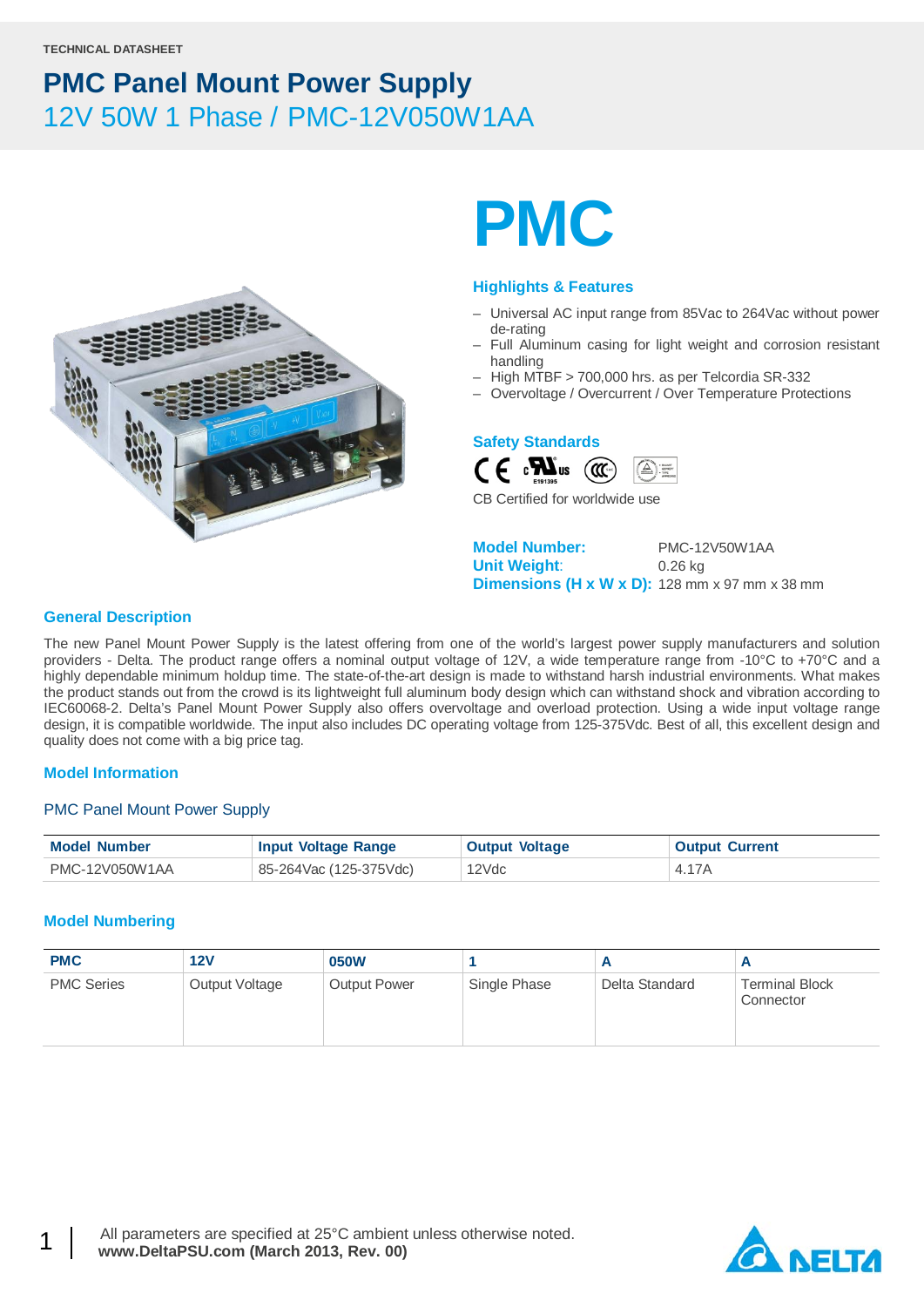#### **Specifications**

#### Input Ratings / Characteristics

| Nominal Input Voltage    | 100-240Vac                           |
|--------------------------|--------------------------------------|
| Input Voltage Range      | 85-264Vac                            |
| Nominal Input Frequency  | $50-60$ Hz                           |
| Input Frequency Range    | 47-63Hz                              |
| Nominal DC Input Voltage | 125-250Vdc                           |
| DC Input Voltage Range   | 125-375Vdc                           |
| Input Current            | $<$ 1.1A @ 115Vac, $<$ 0.7A @ 230Vac |
| Efficiency at 100% Load  | $> 84\%$ @ 115Vac, $> 85\%$ @ 230Vac |
| Max Inrush Current       | $<$ 30A @ 115Vac, $<$ 65A @ 230Vac   |
| Power Factor             | Conform to EN61000-3-2               |
| Leakage Current          | $<$ 1mA @ 240Vac                     |
|                          |                                      |

### Output Ratings / Characteristics

| Nominal Output Voltage                                | 12Vdc                                               |
|-------------------------------------------------------|-----------------------------------------------------|
| Output Voltage Tolerance                              | $\pm$ 2% (initial set point tolerance from factory) |
| Output Voltage Adjustment Range                       | $11-14$ Vdc                                         |
| Output Current                                        | 4.17A                                               |
| <b>Output Power</b>                                   | 50W                                                 |
| Line Regulation                                       | < $0.5\%$ typ. ( $@$ 85-264Vac input, 100% load)    |
| Load Regulation                                       | $<$ 1% typ. (@ 85-264Vac input, 0-100% load)        |
| PARD (20MHz)                                          | $<$ 100 $mV$ pp                                     |
| Rise Time                                             | < 30ms @ nominal input (100% load)                  |
| Start-up Time                                         | $<$ 2500ms $\circledR$ nominal input (100% load)    |
| Hold-up Time                                          | $>$ 15ms @ 115Vac, $>$ 80ms @ 230Vac (100% load)    |
| Dynamic Response (Overshoot & Undershoot O/P Voltage) | $\pm$ 5% @ 0-100% load                              |
| Start-up with Capacitive Loads                        | 8,000µF Max                                         |

#### **Mechanical**

| Case Cover                         | Aluminium                                            |
|------------------------------------|------------------------------------------------------|
| Dimensions $(L \times W \times D)$ | 128 mm x 97 mm x 38 mm                               |
| Unit Weight                        | $0.26$ kg                                            |
| Indicator                          | Green LED (DC OK)                                    |
| Cooling System                     | Convection                                           |
| Terminal                           | M3.5 x 5 Pins (Rated 300VAC/15A)<br>Input and Output |
| Wire                               | AWG 22-14                                            |
| <b>Noise</b>                       | Sound Pressure Level (SPL) <40dBA                    |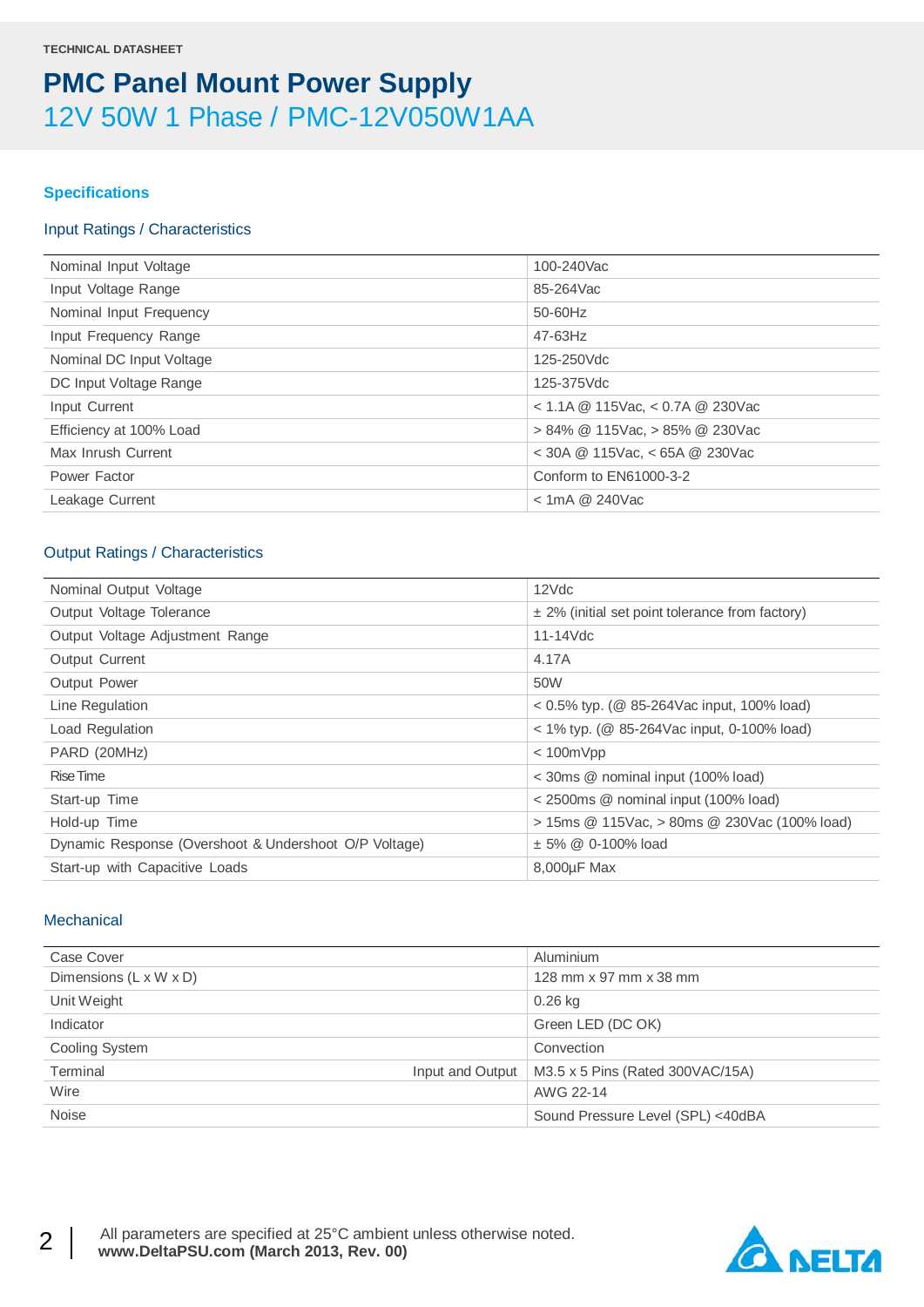#### **Environment**

| Surrounding Air Temperature<br>Operating | $-10^{\circ}$ C to $+70^{\circ}$ C                               |
|------------------------------------------|------------------------------------------------------------------|
| Storage                                  | $-25^{\circ}$ C to $+85^{\circ}$ C                               |
| Power De-rating                          | > 50°C de-rate power by 2.5% / °C                                |
| <b>Operating Humidity</b>                | $<$ 95% RH                                                       |
| <b>Operating Altitude</b>                | 3.000 Meters                                                     |
| Shock Test (Non-Operating)               | IEC60068-2-27, 30G (300m/S <sup>2</sup> ) for a duration of 18ms |
|                                          | 3 times per direction, 18 times in total                         |
| Vibration (Non-Operating)                | IEC60068-2-6, 10Hz to 150Hz @ 50m/S <sup>2</sup> (5G peak);      |
|                                          | 20 min per axis for all X, Y, Z direction                        |
| <b>Pollution Degree</b>                  | 2                                                                |
|                                          |                                                                  |

#### **Protections**

| Overvoltage                     | 16V +10%/-5%, SELV output, Hicc-up Mode,<br>Non-Latching (Auto recovery). |
|---------------------------------|---------------------------------------------------------------------------|
| Overload / Overcurrent          | > 120% of rated load current, Hicc-up Mode,                               |
|                                 | Non-Latching (Auto recovery).                                             |
| Over Temperature                | < 75°C Ambient Temp@ 100% load,                                           |
|                                 | Non-Latching (Auto-recovery).                                             |
| <b>Short Circuit</b>            | Hicc-up Mode, Non-Latching                                                |
|                                 | (Auto-recovery when the fault is removed).                                |
| <b>Protection Against Shock</b> | Class I with PE* connection                                               |
|                                 |                                                                           |

\*PE: Primary Earth

#### Reliability Data

| MTBF                   | $>$ 700,000 hrs, as per Telcordia SR-332    |
|------------------------|---------------------------------------------|
| Expected Cap Life Time | 10 years (115Vac & 230Vac, 50% load @ 40°C) |

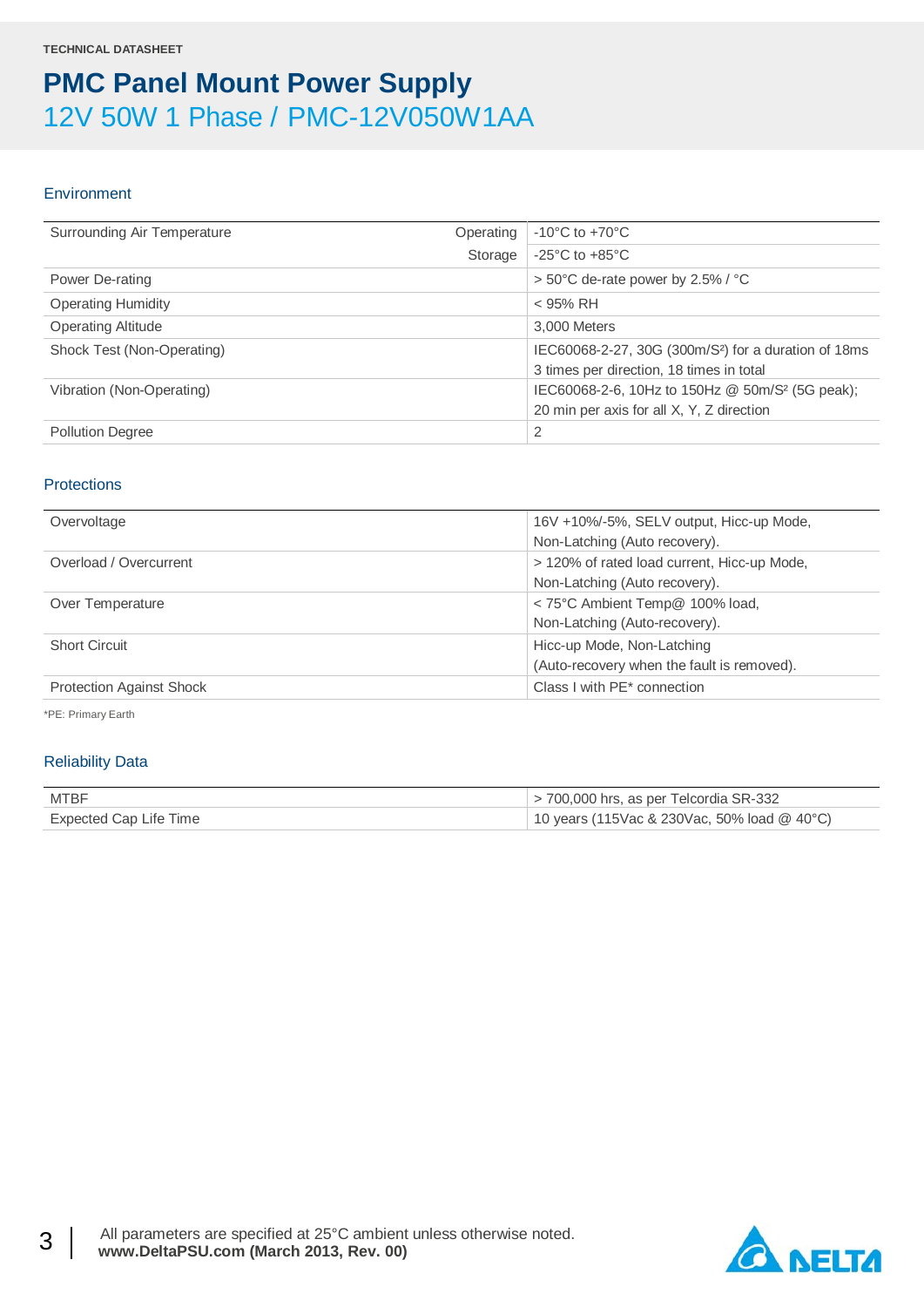#### Safety Standards / Directives

| <b>Electrical Safety</b> |                            | TUV Bauart to EN60950-1, UL/cUL recognized to<br>UL60950-1 and CSA C22.2 No. 60950-1, CB scheme to<br>IEC60950-1, CCC to GB4943 |
|--------------------------|----------------------------|---------------------------------------------------------------------------------------------------------------------------------|
| <b>CE</b>                |                            | In conformance with EMC Directive 2004/108/EC and<br>Low Voltage Directive 2006/95/EC                                           |
| Material and Parts       |                            | RoHS Directive 2011/65/EU Compliant                                                                                             |
| Galvanic Isolation       | Input to Output 3.0 KVac   |                                                                                                                                 |
|                          | Input to Ground   1.5 KVac |                                                                                                                                 |
|                          | Output to Ground           | 500 Vac                                                                                                                         |

#### EMC

| EMC / Emissions                   |               | CISPR22, EN55022, FCC Title 47: Class B, GB9254                                                     |
|-----------------------------------|---------------|-----------------------------------------------------------------------------------------------------|
| Immunity to                       |               |                                                                                                     |
| Electrostatic Discharge           | IEC61000-4-2  | Level 4 Criteria $A^{1}$<br>Air Discharge: 15kV<br>Contact Discharge: 8kV                           |
| <b>Radiated Field</b>             | IEC61000-4-3  | Level 3 Criteria $A^{(1)}$<br>80MHz-1GHz, 10V/M with 1kHz tone / 80% modulation                     |
| Electrical Fast Transient / Burst | IEC61000-4-4  | Level 3 Criteria $A^{1}$<br>2kV                                                                     |
| Surge                             | IEC61000-4-5  | Level 3 Criteria $A^{1}$<br>Common Mode <sup>2)</sup> : 2kV<br>Differential Mode <sup>3</sup> : 2kV |
| Conducted                         | IEC61000-4-6  | Level 3 Criteria $A^{1}$<br>150kHz-80MHz, 10Vrms                                                    |
| Power Frequency Magnetic Fields   | IEC61000-4-8  | Criteria $A^{1}$<br>10A/Meter                                                                       |
| <b>Voltage Dips</b>               | IEC61000-4-11 | 100% dip; 1 cycle (20ms); Self Recoverable                                                          |
| Low Energy Pulse Test (Ring Wave) | IEC61000-4-12 | Level 3 Criteria $A^{1}$<br>Common Mode <sup>2)</sup> : 2kV<br>Differential Mode <sup>3</sup> : 1kV |

1) Criteria A: Normal performance within the specification limits

2) Asymmetrical: Common mode (Line to earth) 3) Symmetrical: Differential mode (Line to line)

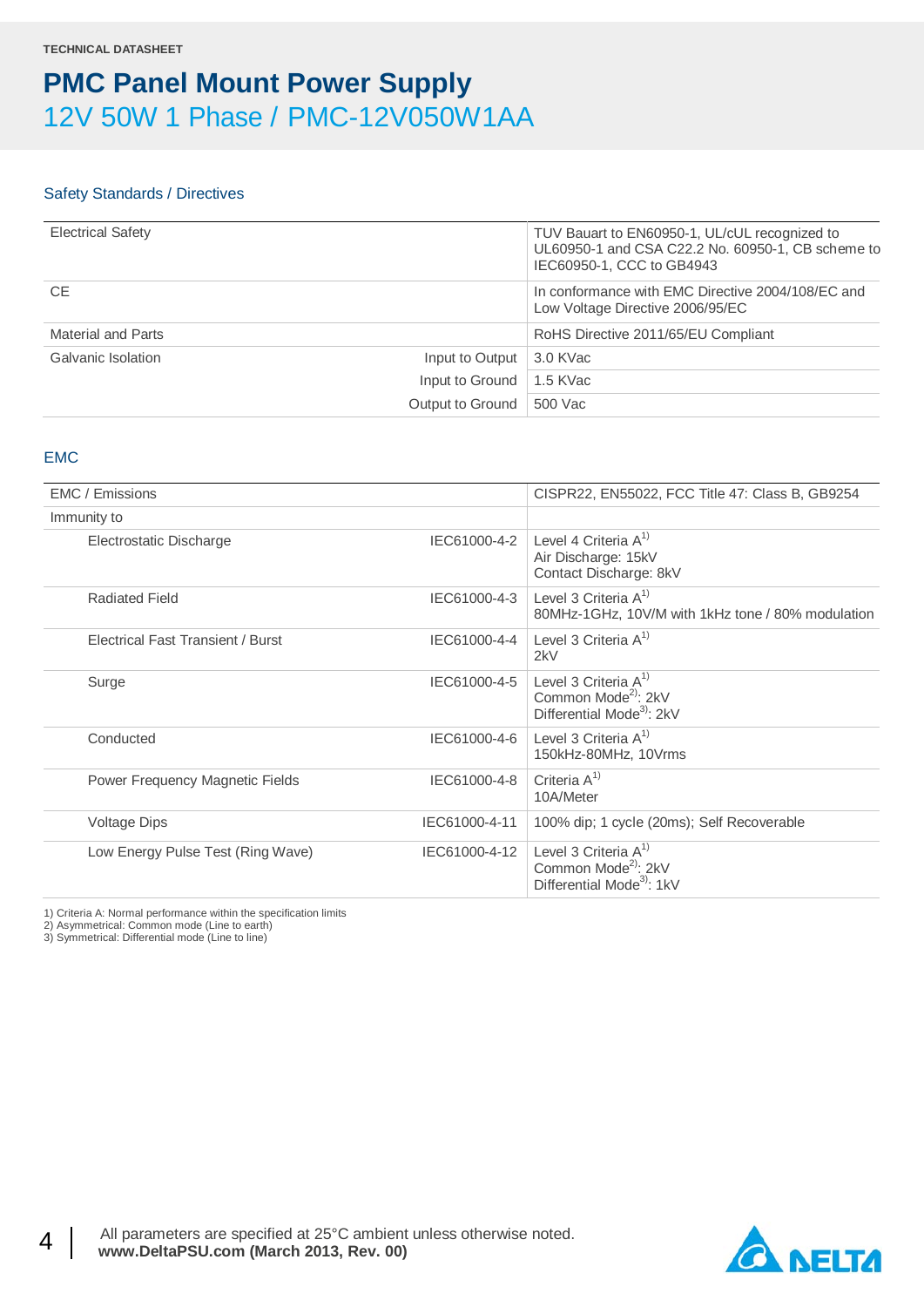#### **Block Diagram**



#### **Device Description**



- 1) Input & Output terminal block connector
- 2) DC Voltage adjustment potentiometer
- 3) DC OK control LED (Green)

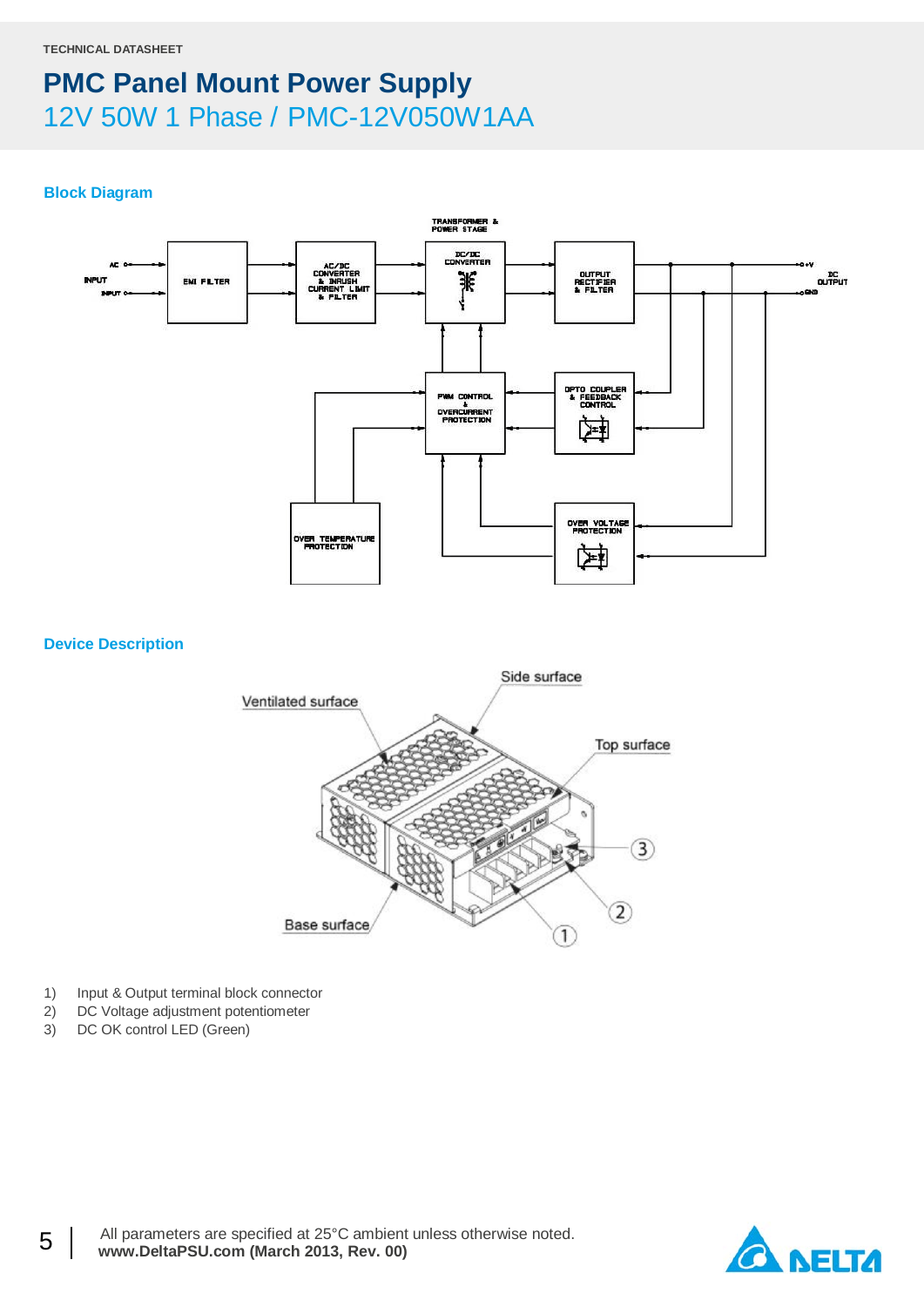#### **Dimensions**

**H x W x D:** 128 x 97 x 38 mm





#### **Engineering Data**

#### De-rating VS surrounding air temperature



**Fig. 1 De-rating for Vertical and Horizontal Mounting Orientation > 50°C de-rate power by 2.5% / °C**

#### **Note**

- 1. Power supply components may degrade, or be damaged, when the power supply continuously used outside the shaded region, refer to the graph shown in Fig. 1.
- 2. If the output capacity is not reduced when the surrounding air temperature > 50°C, the device may run into Over Temperature Protection. When activated, the output voltage will go into bouncing mode and will recover when the surrounding air temperature is lowered or the load is reduced as far as necessary to keep the device in working condition.
- 3. If the device has to be mounted in any other orientation, please do not hesitate to contact **info@deltapsu.com** for more details.
- 4. In order for the device to function in the manner intended, it is also necessary to keep a safety distance of 20mm with adjacent units while the device is in operation.
- 5. Depending on the surrounding air temperature and output load delivered by the power supply, the device housing can be very hot!

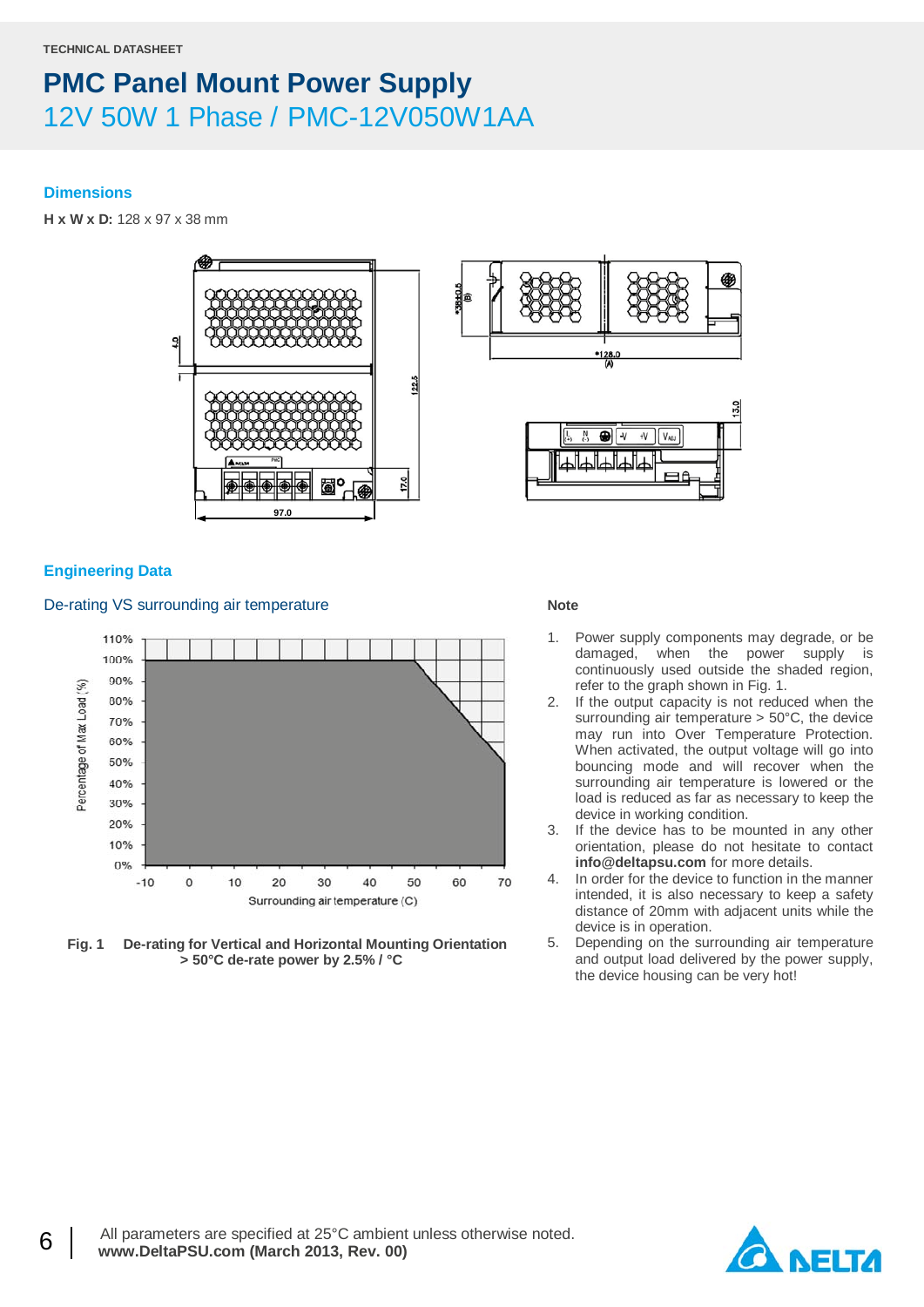#### De-rating VS AC input voltage



■ No output power de-rating across the entire input voltage range

#### **Assembly & Installation**

#### **Mounting**

Ⓐ Mounting holes for power supply assembly onto the mounting surface. Power supply shall be mounted on minimum 2 mounting holes using M3 screw minimum 5 mm length.

Ⓑ This surface belongs to customer's end system or panel where the power supply is mounted.

Ⓒ Connector.



**Fig. 2 Mounting Orientation**

#### Installation



- Only use M3 screw ≤ 6 mm through the base mounting holes. This is to keep a safe distance between the screw and internal components.
- Recommended mounting tightening torque : 4~8Kgf.cm

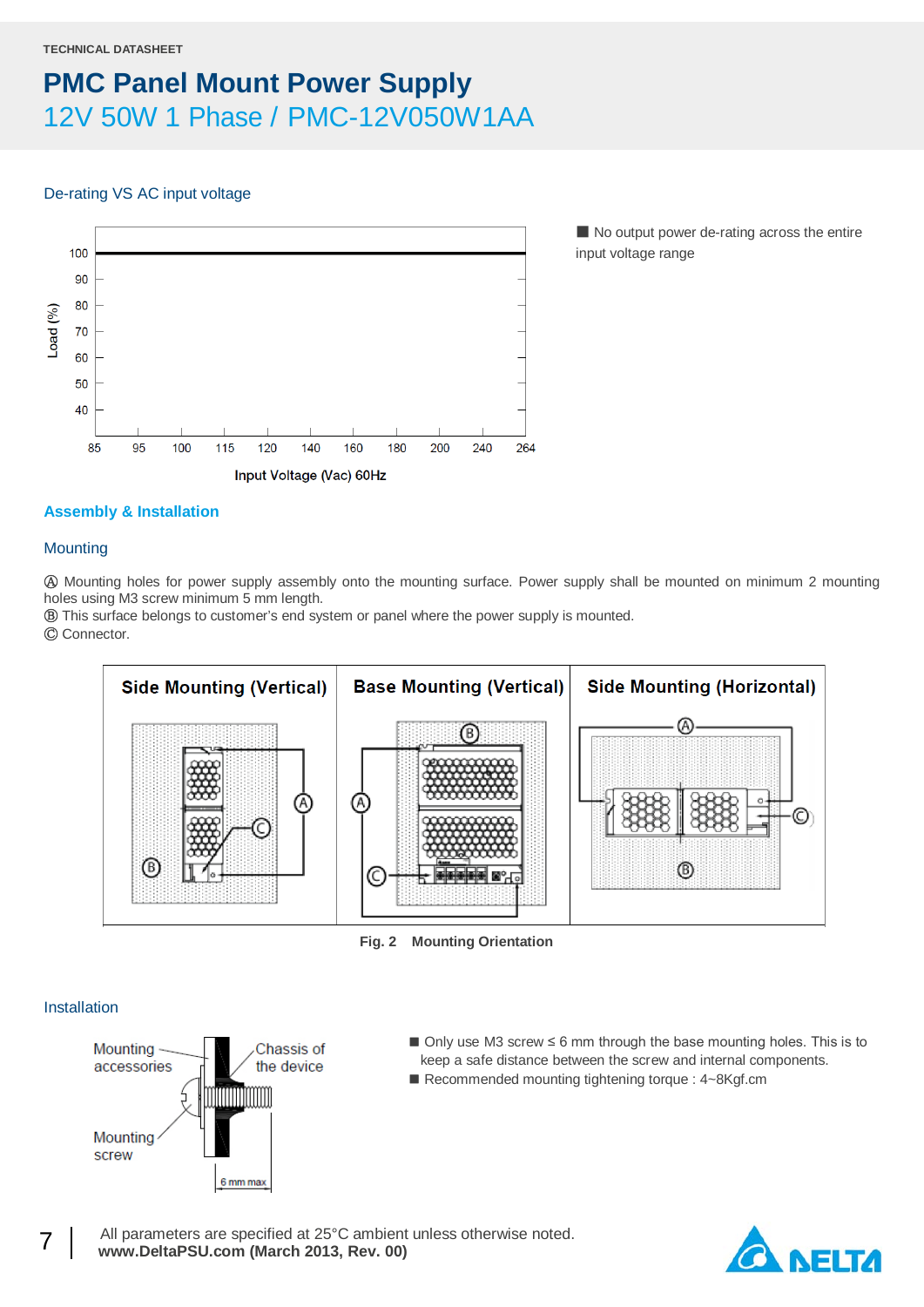#### Safety Instructions

- To ensure sufficient convection cooling, always maintain a safety distance of >20mm from all ventilated surfaces while the device is in operation.
- The device is not recommended to be placed on low thermal conductive surface, for example, plastics.
- Note that the enclosure of the device can become very hot depending on the ambient temperature and load of the power supply. Do not touch the device while it is in operation or immediately after power is turned OFF. Risk of burning!
- Do not touch the terminals while power is being supplied. Risk of electric shock.
- Prevent any foreign metal, particles or conductors to enter the device through the openings during installation. It can cause: - Electric shock; Safety Hazard; Fire; Product failure
- Warning: When connecting the device, secure Earth connection before connecting L and N. When disconnecting the device, remove L and N connections before removing the Earth connection.

#### **Functions**

#### ■ Graph illustrating the Start-up Time, Rise Time, and Hold-up Time



#### Start-up Time

The time required for the output voltage to reach 90% of its set value, after the input voltage is applied.

#### Rise Time

The time required for the output voltage to change from 10% to 90% of its set value.

#### Hold-up Time

Hold up time is the time when the AC input collapses and output voltage retains regulation for a certain period of time. The time required for the output to reach 95% of its set value, after the input voltage is removed.



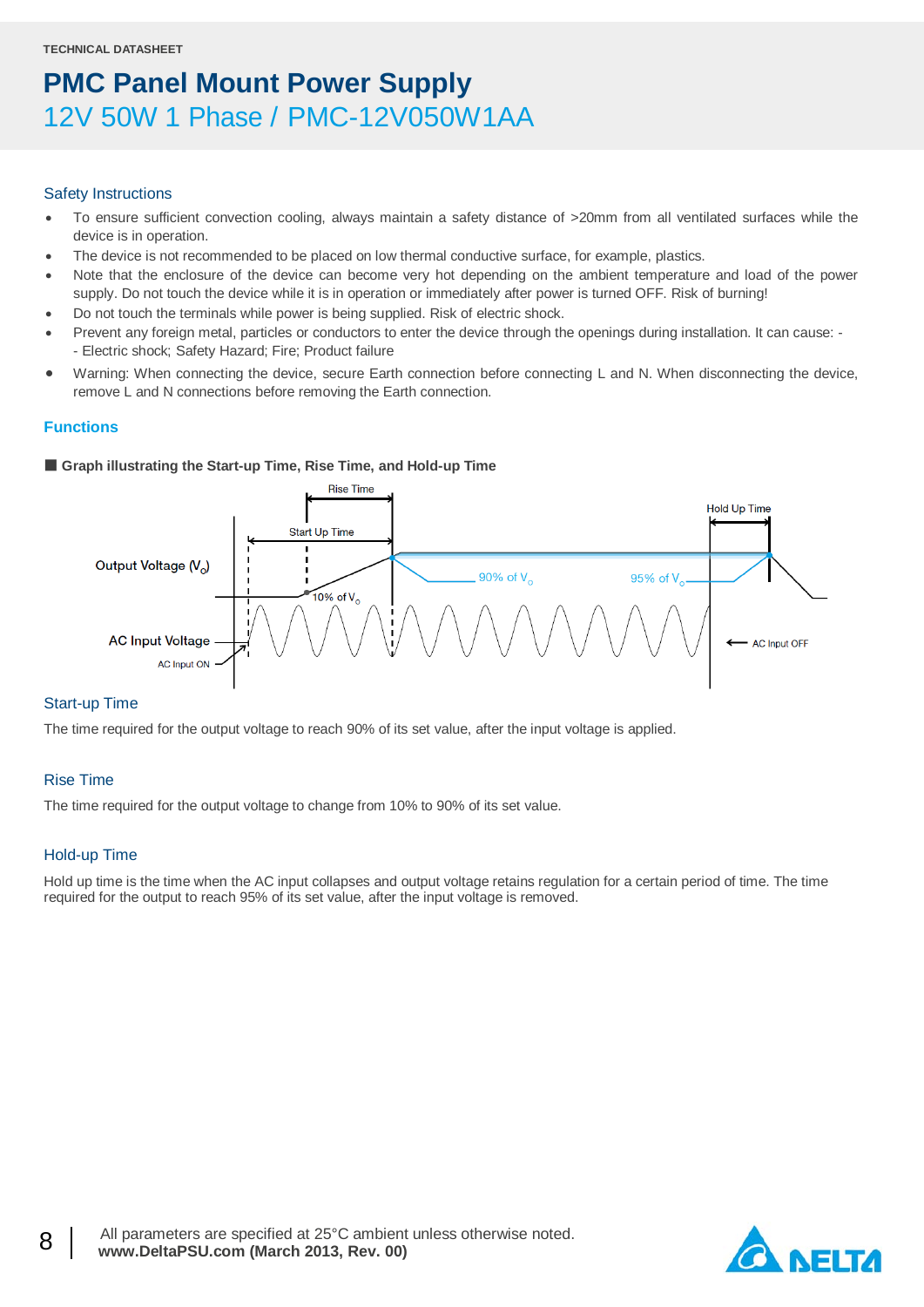#### Inrush Current

Inrush Current is the first surge current seen on the input side when AC input is applied to the power supply. It is the first pulse captured; see a typical picture for the inrush current as seen in the power supply.



#### Dynamic Response

The power supply output voltage will remains within  $±5\%$  of its steady state value, when subjected to a dynamic load from 0 to 100% of its rated current.



#### Overvoltage Protection

The power supply's overvoltage circuit will be activated when its internal feedback circuit fails. The output voltage shall not exceed its specifications defined on Page 3 under "Protections".



#### Overload & Overcurrent Protections

The power supply's Overload (OLP) and Over current (OCP) Protections will be activated when output current exceeds 120% of  $I<sub>O</sub>$  (Max load). In such occurrence, the  $V<sub>O</sub>$  will start to droop and once the power supply has reached its maximum power limit, the protection is activated and the power supply will go into "Hiccup mode" (Auto-Recovery). The power supply will recover once the fault condition of the OLP and OCP is removed and  $I<sub>O</sub>$  is back within the specifications.



Additionally, if the  $I<sub>0</sub>$  is < 120% but > 100% for a prolong period of time (depending on the load), the Over Temperature Protection (OTP) will be activated due to high temperature on critical components. The power supply will then go into "Hiccup mode" until power supply cool down.

#### Over Temperature Protection

As mentioned above, the power supply also has Over Temperature Protection (OTP). This is activated when the overload condition persists for an extended duration and the output current is below the overload trigger point but >100% load. In the event of a higher operating condition at 100% load, the power supply will run into OTP when the surrounding air temperature is >75°C. When activated, the output voltage will go into bouncing mode until the operating surrounding temperature drops to 50°C or output capacity is reduced as recommended in the de-rating graph.

#### Short Circuit Protection

The power supply's output OLP/OCP function also provides protection against short circuits. When a short circuit is applied, the output current will operate in "Hiccup mode", as shown in the illustration in the OLP/OCP section on this page. The power supply will return to normal operation after the short circuit is removed.